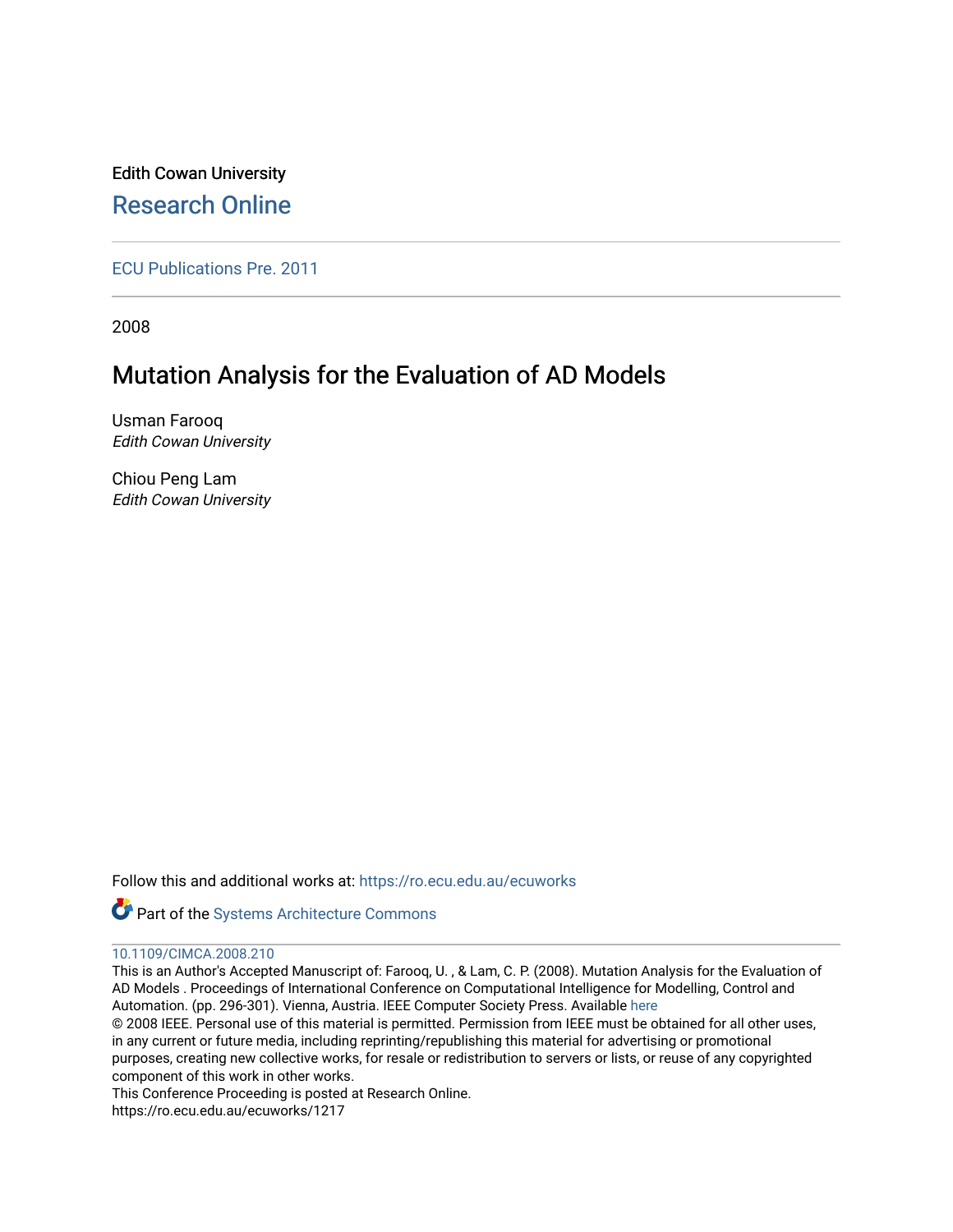## **Mutation Analysis for the Evaluation of AD Models**

**U. Farooq, C. P. Lam School of Computer and Information Science Edith Cowan University, Perth, Australia ufarooq@student.ecu.edu.au, c.lam@ecu.edu.au** 

#### **Abstract**

*UML has became the industry standard for analysis and design modeling. Model is a key artifact in Model Driven Architect (MDA) and considered as an only concrete artifact available at earlier development stages. Error detection at earlier development stages can save enormous amount of cost and time. The article presents a novel mutation analysis technique for UML 2.0 Activity Diagram (AD). Based on the AD oriented fault types, a number of mutation operators are defined. The technique focuses on the key features of AD and enhances the confidence in design correctness by showing the absence of control-flow and concurrency related faults. It will enable the automated analysis technique of AD models and can potentially be used for service oriented applications, workflows and concurrent applications.* 

#### **Introduction**

UML is the de facto industry standard for software modeling and a key component in model driven development. Activity Diagram (AD) is one of several behavioral diagrams in UML and attributed for wide application scope. On one hand it supports the low level detailed description of program logic for modeling embedded hardware and software with control flow and data flow concepts then on the other hand it enables the depiction of high level (system level) process modeling with token flow semantic.

Considering the impact of the errors introduced at earlier stages, testing at earlier and each software development stage is often advocated. For testing and behavioral analysis of the systems depicted in AD various techniques have been proposed [1-4]. They allow the earlier detection of faults through simulation and formal verification techniques. In [1], a formal semantic was proposed to execute AD models. Paper [2] proposes a testing methodology for the validation of UML models. In [3], authors showed that how can temporal analysis be performed with AD models. Störrle has tried to transform AD into Colored Petri Nets in order to apply formal verification techniques [4].

Mutation testing is a promising testing technique and empirical studies have already confirmed its effectiveness. It aims to gain the confidence in the correctness of the program as well as the adequacy of the test suite. Albeit mutation testing was introduced as code based technique [5]; however, since then it has

been extended to specification and design level in various contexts such as specification evaluation [6-8], design testing [9], protocol testing [10] and interface testing [11]. In this paper, we embrace the application of mutation testing for validating the behavioral correctness of the system at the design level with AD models.

The study aims to investigate the application of mutation analysis to validate the behavioral aspects of the system depicted in Activity Diagram. The contribution of this work is two fold: (1) it introduces a new mutation testing technique for AD based models; (2) defined mutation operators for mutation analysis of the AD models. The significance of this technique at the design level for AD is that it enhances the confidence in design correctness by showing the absence of the potential and actual faults. Moreover, it will provide an automated analysis technique for the AD models that are often undervalued for their informal semantic and the lack of automated analysis tools.

This paper is organized as follows: Section 2 describes related work and Mutation Analysis is described in Section 3. In section 4, the mutation operators and application strategy for AD are defined. In section 5, the application of mutation analysis is demonstrated with an example model and the summary and future work in Section 6.

### **Related Work**

Recent developments in testing aim to find faults earliest possible stages i.e. analysis and design stages. Andrews, France and Craig (2003) introduced a technique for dynamic analysis of the software design model comprising on class, activity and interaction diagrams [2]. Their technique was based on UML 1.4 and involved testing an executable model. The approach used information from class and interaction diagrams for generating the required test cases. Dinh-Trong, Ghosh, & France (2006) also use symbolic execution and a Variable Assignment Graph that incorporated information from UML class diagrams and sequence diagrams for generating test data which can then subsequently be used for testing design models [12].

Originally, the mutation analysis was developed for program testing; however later, it was 'mapped' to another application level that to validate the systems specification. Fabbri *et al.* (1999) has conducted mutation analysis for the Finite State Machine (FSM) [6]. A set of mutation operators for FSM are defined to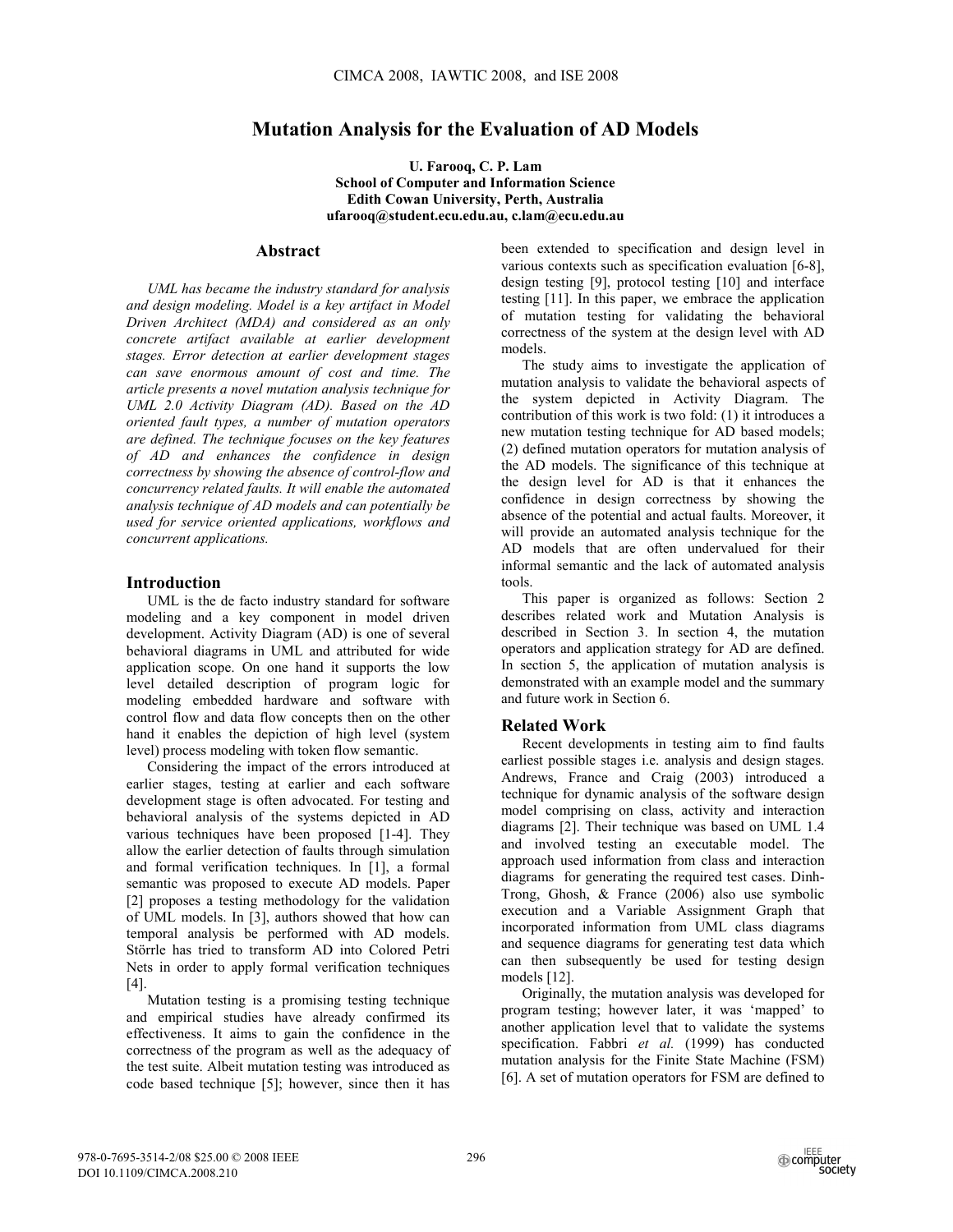confirm the absence of particular faults types in the FSM model. In [7] authors extended the fault model presented in [6] for FSM to Statecharts and introduced new mutation operators to address the faults specific to the Statechart features i.e. parallelism, communication and hierarchy. Furthermore, Fabbri *et al.* has explored the application of mutation analysis in other formal specification languages such as Petri Nets [8] and SDL [13]. In [10], Souza *et al.* used the mutation analysis for Estelle specification. Although, the application of mutation analysis for various specification and design languages has been investigated, but according to our best knowledge no work has been reported for UML. Considering the pervasive use of UML, it is deemed that mutation analysis can be of great help for validating design models specified in UML. Thus work reported in this paper is concerned with the application of mutation analysis of UML v2.0 AD.

### **Mutation Testing**

Mutation testing is a fault-based technique for software testing that uses mutation operators to inject simple faults into the artifacts (i.e. specification, design or code) under test (AUT) to get a set of mutant artifacts that are similar to AUT, and generating test cases that can reveals the differences between each mutant and AUT. Mutation testing is applied to gain confidence in the correctness of an artifact 'A' towards specific types of errors. The mutation score, computed from the number of generated mutants  $^{\circ}M_{n}$ , the number of equivalent mutants  $M_e$ ' and the number of mutants killed ' $M_k$ ', gives an objective measure for the confidence level of the AUT and the adequacy level of the given test suite. The mutation score is defined as (  $M_k / M_n$  -  $M_e$ ). Mutation testing ensures the test suite adequacy by aiming 100% mutation score. Basically, mutation testing relies on two hypothesis: (1) the program produced by a competent programmer is either correct or near correct, and (2) the coupling effect as defined by DeMillo (1978) is the test data that can detect the mutants with simple faults can detect the most complex faults as well [5].

Mutant artifacts (mA) are generated by injecting simple faults in the artifact under test (AUT). A mutant is killed by a test case that causes the mutant artifact to behave or output differently from the original artifact. Mutation testing comprises of four steps: mutant generation, execution of AUT using given test suite, mutant (mA) execution with the given test suite and the adequacy analysis. If a mutant (mA) behaves or output differently from the AUT, it is said to be dead; otherwise, it is considered alive. When a test suite fails to kill a mutant then there could be two reasons for it. Either the given test suite is not adequate to execute the faulty block of the mutant or the original artifact (AUT) and the living mutant (mA) are equivalent. Equivalent mutants mean that the mutant artifacts are functionally equivalent to the original artifact and therefore couldn't be killed by any test case in the test suite. In the former case, more test cases are generated until all the non-equivalent mutants are killed. While in the latter case, manual interaction is usually adopted to determine the equivalent mutants. So the objectives of mutation testing always remain the same to assure that the AUT is free from particular fault set and to generate a test suite with an ability to kill all nonequivalent mutants.

## **Mutation Testing applied to AD**

The rich syntax of AD is quite intuitive to program logic and expressive enough to suit wide application domains. For the application of mutation analysis on ADs, here we assume that both mutation testing hypothesizes are valid such that the designer is competent, and simple and composite faults have coupling effect. It means that the AD model produced by the competent designer is either correct or closely correct; while the coupling effect means the test suite that can detect simple faults is sensitive enough to catch the complex faults as well.

In mutation testing, a fault set is devised based on the simple errors that a competent programmer may fall for in practice. For AD mutation analysis, we derived the control-flow based fault types from the semantic bugs referred in a recent study on software error characteristics [14]. Moreover, we hypothesize that these faults that a designer can fall for in modeling system behavior can be detected earlier and fixed. The set of faults that can be injected into an AD model constitute as the operators for AD mutant generation.

## **AD Mutation Operators**

Mutation operators are represented as a set of rules that describe syntactic changes to the elements of the AUT. We apply the operators for mutating to the elements within the AD models. In order to generate mutants, we need to identify a set of potential faults. Following are the types of faults that a competent designer can encounter in an AD modeling:

- Sequencing of operations (i.e. actions/ activities)
- Interface error (i.e. missing input/ output)
- Synchronization error that may happen because of various situations such as deadlock and race condition.
- Decision Errors

To define the mutant operators, the following definition of AD is adapted from [15]. Let  $AD = (A, E, E)$ B, M, F, J,  $A_I$ ,  $A_F$ ) be a 8-tuple Activity Diagram where  $A = \{a_1, a_2, \ldots, a_n\}$  is a finite set of action nodes;  $E = {e_1, e_2,..., e_n}$  a finite set of edges;  $D = {d_1, d_2,..., d_n}$ a finite set of decision nodes such that  $\forall d \in D$ , d =  $\langle c \rangle b_k$  +  $\langle c \rangle b_{k+1}$  + ... +  $\langle c \rangle b_{k+n}$  where B =  ${b_1, b_2,...,b_n}$  a finite set of branches such that  $\forall b \in B$ ,  $B \subset E$  and  $c \in C$ ,  $C = \{c_1, c_2, \ldots, c_n\}$  is a set of guard conditions;  $M = \{m_1, m_2, \ldots, m_n\}$  a finite set of merges;  $F = \{f_1, f_2,..., f_n\}$  a finite set of forks;  $J = \{j_1, j_2,..., j_n\}$  a finite set of joins;  $A_I$  is an initial node and  $A_F$  is a Activity-Final node.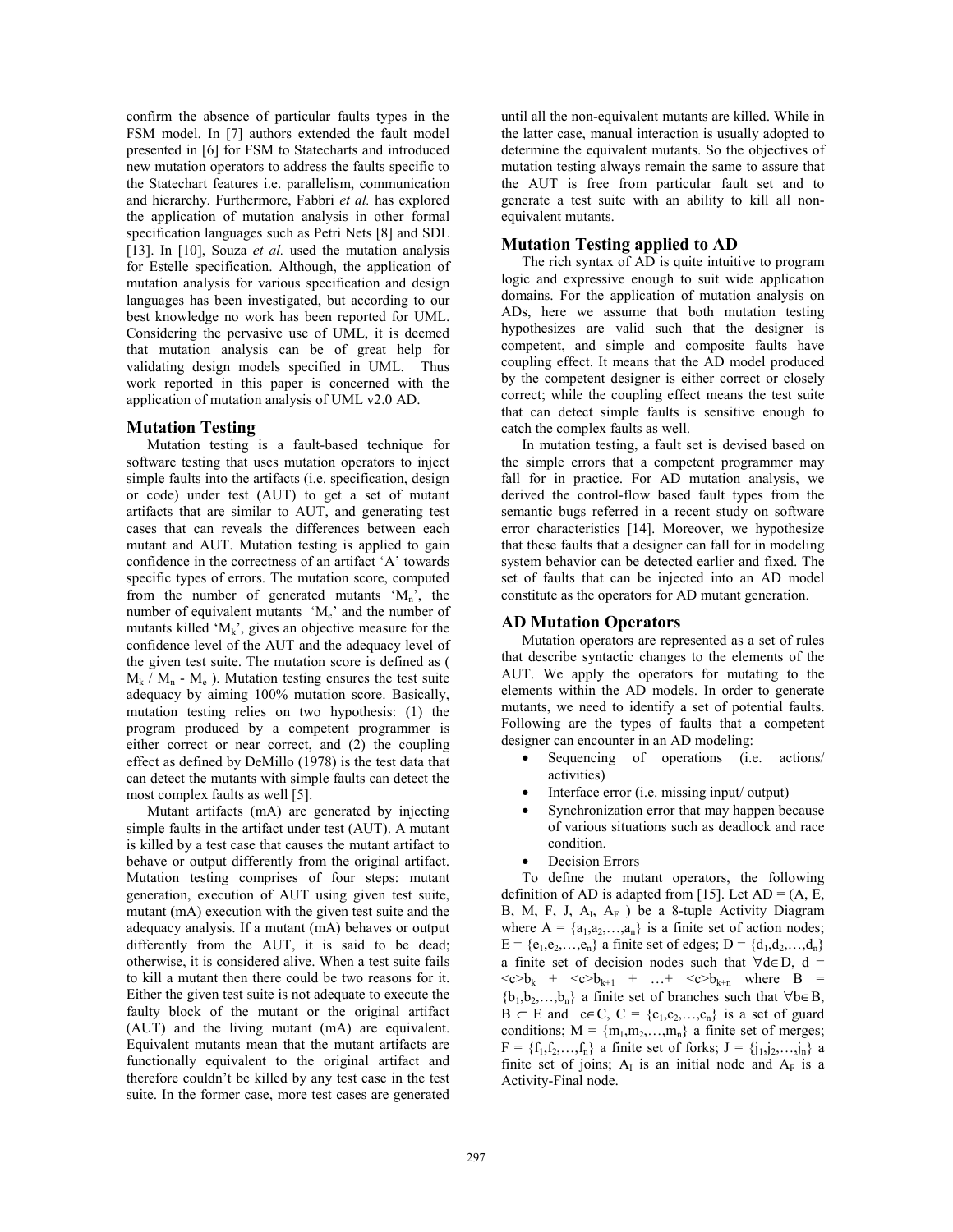In UML v2.0, AD got new token-game semantic inspired from the Petri Nets. The token movement rules allow the modeler to simulate the model and analyze the runtime behavior of the system. The tokens are moved by executing actions and activities. An action or activity becomes enabled and ready to execute on receiving token at all of its inputs. On execution completion, the action/ activity consumes all of the tokens on inputs and put one token on each of its outputs.

It is important to mention that the new AD v.2.0 rich syntax supports the modeling of both control and data (termed as 'object' in UML standard) flow views, however the mutation operators defined here are limited to the control-flow view of the AD model and are a minimal set of operators. The consideration for limiting the scope of this work to control-flow view is as following: (1) the semantic of control flow view is clear, well established and pragmatic; (2) the semantic of the data (object)-flow view constructs has several ambiguities and inconsistencies [16]; and (3) practical problems with the application of object-flow and highlevel constructs [16]. Based on the fault types defined here, we have developed a set of mutant operators for ADs, given in table-1 and classified as follows.

#### **Operator types:**

#### **Operation Mutation Operator (OMO)**

Functional errors often constitute as major part of bugs in software [14, 17]. The operation mutation operator is intended for functional faults such as missing, wrong, incomplete and unnecessary features.

Definition of Missing Action Operator: The operator omits one action node in the model for each mutant model.

Mutant models  $M_k$ ,  $0 \le k \le |a|$ , are generated in such a way that IE.target = OE.target for each  $a_i$  such that  $a_i \in A$ , IE  $\in$  E and OE  $\in$  E.

Definition of Actions Exchanged Operator: The operator depicts the error when the order or position of two actions exchanged. It changes the position or order of the action nodes in the model for each mutant model.

Mutant models  $M_k$ ,  $0 \le k \le |a|$ , are generated in such a way that IE.target =  $OE$ .target for each a<sub>i</sub> such that  $a_i \in A$ , IE  $\in$  E and OE  $\in$  E.

#### **Interface Mutation Operator (IMO)**

The interface mutation operators inject faults that are related with the interaction between the artifacts of the model. This type of fault implies that the required input is missing and output is not being produced.

Definition of Inflow Exchanged Operator: The operator model wrong method call in the model for each mutant model.

Mutant models  $M_k$ ,  $0 \le k \le |a|$ , are generated in such a way that  $a_i$ . IE.target =  $a_i$ . IE.target for each  $a_i$ such that  $a_i \in A$ ,  $a_i \in A$  and  $i \neq j$ .

#### **Concurrency Mutation Operator (CMO)**

Concurrency is an important factor in the behavior of modern systems. AD provides the intuitive and abstract mechanism for specifying the concurrency logic by hiding the low-level implementation detail. It captures application specific concepts that are independent of the programming language concepts and constructs. Concurrency mutation models the faults (i.e. race condition and deadlock) related with the concurrency logic such as shared memory access and synchronization.

Definition of Missing Fork (thread) Operator: The operator model the missing thread fault in the model for each mutant model.

Mutant models  $M_k$ ,  $0 \le k \le |f|$ , are generated in such a way that  $f_i$ . IE.target =  $f_i$ . OE<sub>i</sub>.target for each  $f_i$  such that  $f_i \in F$ ,  $IE \in E$  and  $OE_i \in E$ .

Definition of Missing Join Operator: The operator model the missing synchronization (race condition) fault in the model for each mutant model.

Mutant models  $M_k$ ,  $0 \le k \le |j|$ , are generated in such a way that  $j_i$ . IE<sub>i</sub>.target =  $j_i$ . OE.target for each  $j_i$  such that  $i_i \in J$ ,  $IE_i \in E$  and  $OE \in E$ .

Definition of Invalid Join Operator: The operator model the invalid synchronization (dead lock) fault in the model for each mutant model. For instance, if a Join is immediately preceded by Decision node (with least two branches), then deadlock may occur in at least one case.

Mutant models  $M_k$ ,  $0 \le k \le |j|$ , are generated in such a way that  $j_i$ . IE<sub>(n+1)</sub>. source =  $d_i$  for each  $j_i$  and  $d_i$  such that  $i_i \in J$  and  $d_i \in D$ .

| Operator   | <b>Mutation Operator</b>           |  |  |
|------------|------------------------------------|--|--|
| types      |                                    |  |  |
| <b>OMO</b> | • Missing Action                   |  |  |
| <b>OMO</b> | Actions Exchanged                  |  |  |
| <b>IMO</b> | $\blacksquare$ Extra Inflow (edge) |  |  |
| <b>IMO</b> | <b>Extra Outflow (Output)</b>      |  |  |
| <b>IMO</b> | Inflow (Input) Exchanged           |  |  |
| <b>IMO</b> | ■ Outflow (Output) Exchanged       |  |  |
| <b>IMO</b> | • Missing Inflow (edge)            |  |  |
| <b>IMO</b> | · Missing Outflow (Output)         |  |  |
| <b>DMO</b> | • Missing Branch                   |  |  |
| <b>DMO</b> | ■ Extra Branch                     |  |  |
| <b>DMO</b> | • Missing Merge                    |  |  |
| <b>DMO</b> | • Negation of Condition            |  |  |
| <b>CMO</b> | · Missing Fork (Thread)            |  |  |
| <b>CMO</b> | • Missing Join (Synchronization)   |  |  |
| <b>CMO</b> | · Invalid Join                     |  |  |

**Table 1: AD Mutation Operators** 

#### **Decision Mutation Operator (DMO)**

The objective of the decision mutation operators is to validate the control logic of the system. The decision mutation operator is intended for branch faults i.e. unreachable path and missing path.

Definition of Extra Branch Operator: The operator adds an extra branch fault in the model for each mutant model.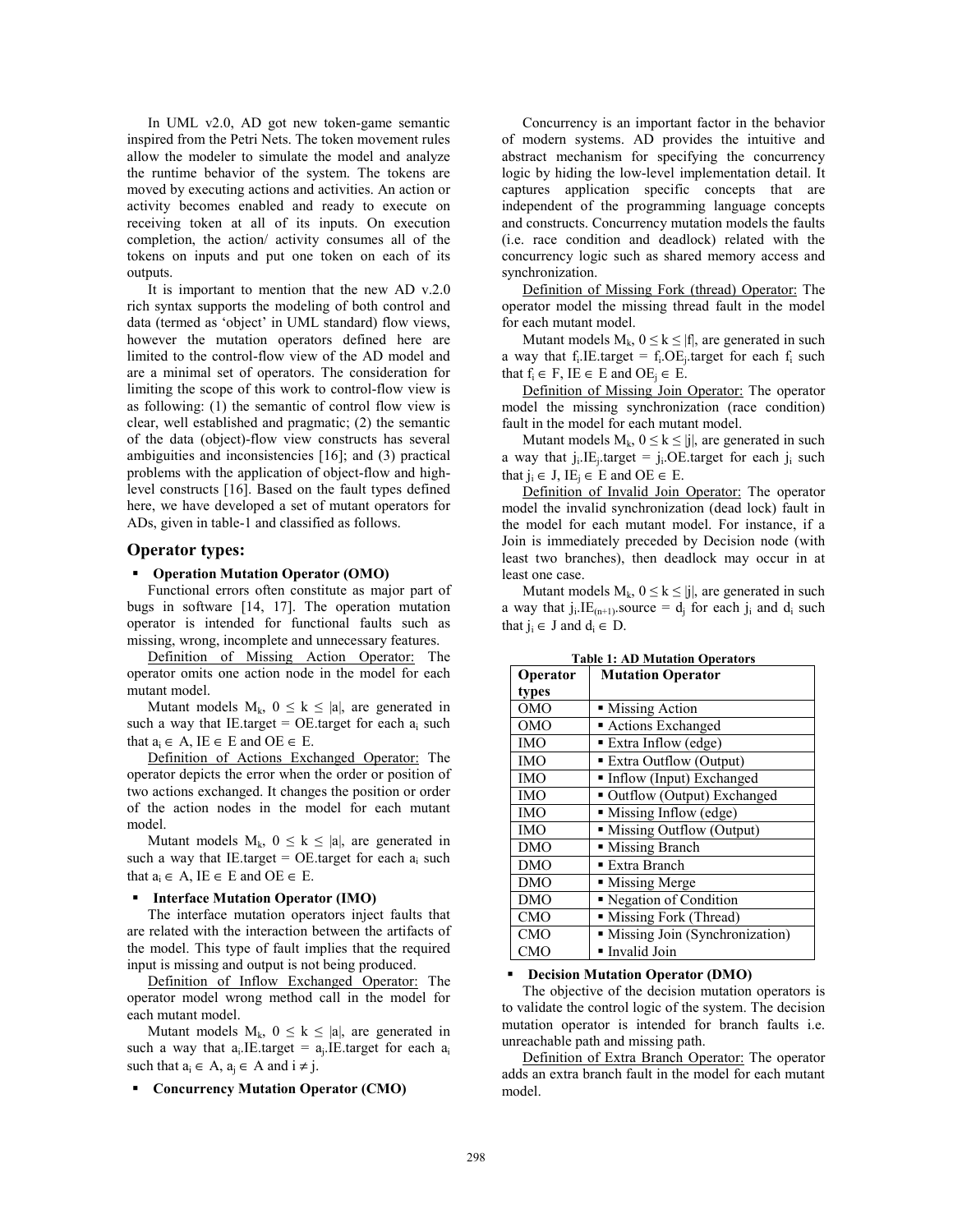Mutant models  $M_k$ ,  $0 \le k \le |d|$ , are generated in such a way that  $d_i$ . OE<sub>(n+1)</sub>. source =  $d_i$ . OE<sub>n</sub>. source and  $d_i$ . OE<sub>(n+1)</sub>.target =  $a_i$  for each  $d_i$  such that  $d_i \in D$ ,  $a_i \in D$ A.

Definition of Missing Branch Operator: The operator adds an extra branch fault in the model for each mutant model.

Mutant models  $M_k$ ,  $0 \le k \le |b|$ , are generated in such a way that  $b_i$ . source =  $b_i$ . target for each  $b_i$  such that  $b_i \in B$ .

Definition of Missing Merge Operator: The operator adds an extra branch fault in the model for each mutant model.

Mutant models  $M_k$ ,  $0 \le k \le |m|$ , are generated in such a way that  $m_i.E_i$  target =  $m_i.OE_n$  target for each  $m_i$  such that  $m_i \in M$ .

Where, IE and OE are respectively incoming and outgoing edges of the Action ai, Join Ji, and Decision Di as specified. 'Source' and 'target' are edge attributes referring to the source and target nodes respectively.

The operators defined for AD models are aimed to inject fault of both omission and commission types, such as missing action is omission and extra action is commission type of error. For the application of defined operators, it is assumed/ constrained that the model has already been refined by replacing each implicit decision, fork and join with explicit decision, fork and join respectively. The assumption is based on the fact that the replacement of implicit decision, fork or join with explicit counterpart does not affect the logic of control-flow however it reduces the ambiguity (i.e. multiple inputs or multiple flows).

#### **Illustrated Example**

For evaluation and demonstration of the proposed technique, we use the model shown in figure 3 that describes an enterprise customer commerce system taken from [18] and contain an activity diagram describing a system level process. It describes the process of online purchase system. The system process comprises of two sub-processes, authentication and shopping. The authentication process allows the user to login and in the case of a new user, it allows the new user to register first. Within the shopping process, a user can order the selected products and can configure his/her account if required.

Studies [4, 16, 19] has showed that the imprecise and informal AD semantic is a major source of incorrect and ambiguous AD models. Moreover, implicit and obscure functional assumptions in the design that hide the critical details of the system could end up with undesired characteristics in the implementation. For example, according to the AD semantic, *Action* is a basic artifact that enables the start of execution when associated token(s) are available from all inputs. However, the model specified in figure-3 clearly seems to violate the standard. Thereby, it is deemed necessary to unmask the necessary control flow prior to the mutation analysis. The refined version of the example model is presented figure-4.

Mutation Analysis of the AD model will be comprises of six tasks as follows: original model execution, test suite generation, mutant generation, mutant execution, mutation analysis and mutant score calculation. The application of the proposed mutation analysis for AD models is demonstrated here with example model.

For AD model execution and test sequence generation, a Depth-First Search (DFS) based test sequence generation (TSG) technique as purposed by Wang *et al.* [20] is used. According to the technique, basic paths (BPs) for the activity diagrams are defined and DFS was used to derive test sequences from these BPs.

We defined the mutation operators in the form of XSL transformation rules. Mutants are generated by introducing k simultaneous changes in the original model and are named as k-order mutants. Earlier studies [21] have suggested that there is only a minor gain in the quality of the artifact in comparison to the cost involved for mutant generation and execution in higher-order mutation analysis. Therefore, the mutation analysis applied here is limited to first order mutants. Using the model transformation technique, the mutation rules are applied and mutant models of the example model are produced as shown in table-2. The *Negation of Condition* operator could not produced any mutant models because the example model does not contain the required parameters.

All models are executed with the test suite generated from the original AD model. The model is considered a mutant and marked as dead if it fails to execute any one of the test sequences in the given test suite. Owing to the huge number of mutant models manual mutation analysis is not practical and a tool has been developed to detect mutant models. However, the undetected mutants are analyzed interactively to determine the equivalent mutants and deficiency of the generated test suite.



Consider an initial test suite  $TS = \{(A_I, init, logon,$ authentication, [select, verify], put, order,  $A_F$ ),  $(A_I, init, I)$ register, logon, authenticate, [select, verify], configure, order,  $A_F$ } represents a typical test suite adequate for all-actions coverage criteria, i.e. ensures that every action is executed at least once. Consider that first two mutant operators (OMO type as shown in table-1) are selected and 36 mutants are generated as shown in first two rows of table-2. The models are executed with an initial test suite which detected 34 mutants. The mutation score of the initial test suite is 0.9444;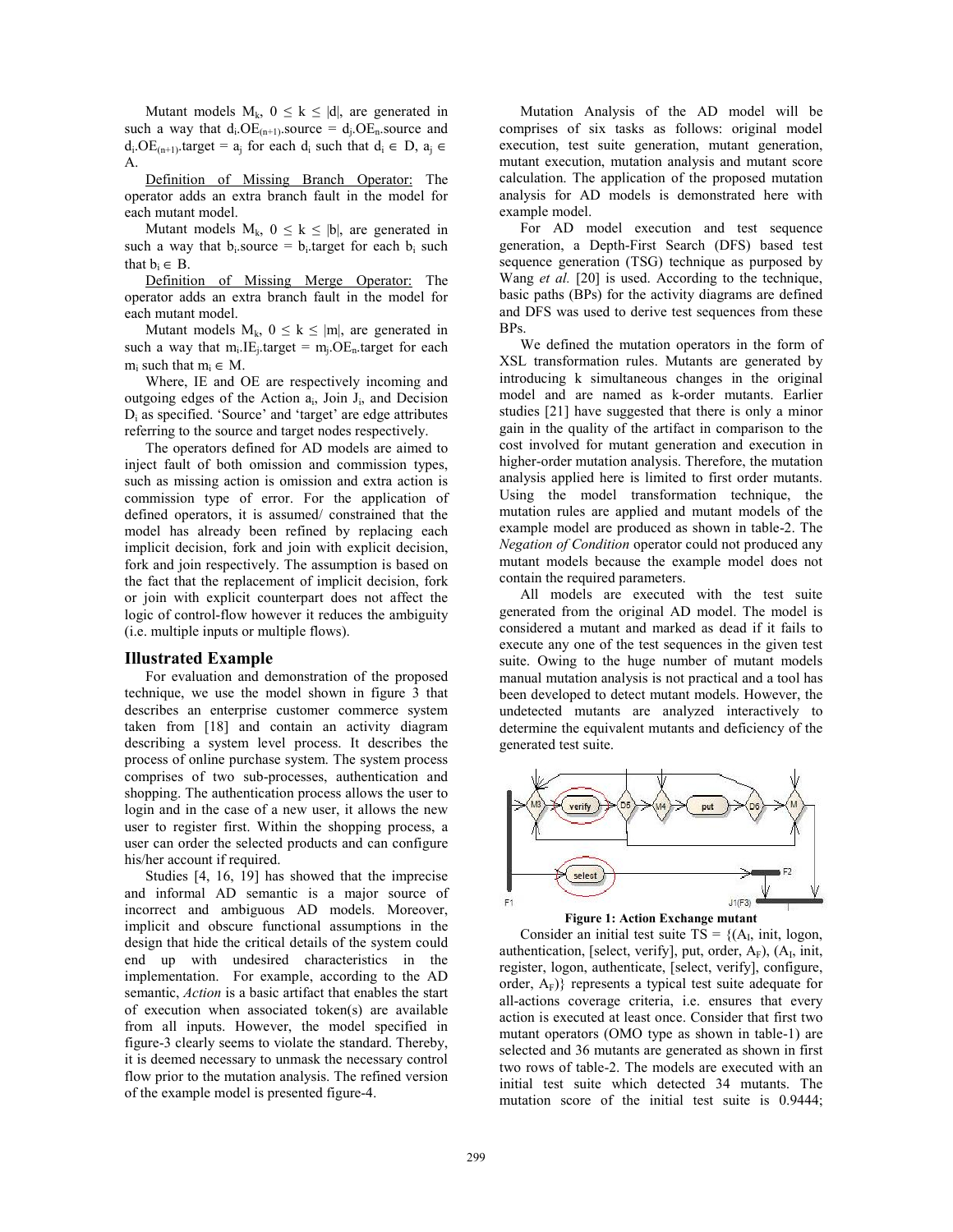whereas 2 (5.56%) mutants (as shown in figure 1  $\&$  2) generated from the given set of mutant operators are still alive. With this level of analysis, the percentage of undetected mutants indicates the probability of the faulty design to be selected for further development. Moreover, if one of the mutant model is forwarded as a final design, the given test suite will not be able to detect these types of faults. It also indicates the need for more test sequences. In order to kill these two mutants, the test suite needs two more test sequence i.e.  ${(A<sub>I</sub>, init, logon, authentication, select, [put, verify],}$ select, order,  $A_F$ ),  $(A_I, init, logon, authentication,$ select, [configure, verify], select, order,  $A_F$ }.



**Figure 2: Action Exchange mutant**

The final test suite generated according to the DFS technique [20] able to detect 116 mutants out of 134. Although, there are 18 undetected mutants, these are not caused by equivalent mutants. Rather these are due to the limitation of the DFS test generation technique that was employed for generating the initial test suite.

| <b>Mutation Operator</b> | #<br>of        | killed         | <b>Alive</b> |
|--------------------------|----------------|----------------|--------------|
|                          | mutants        |                |              |
| Missing Action           | 8              | 8              | 0            |
| <b>Action Exchange</b>   | 28             | 28             | 0            |
| Extra Inflow             | 9              | 0              | 9            |
| Extra Outflow            | 9              | 0              | 9            |
| Inflow Exchanged         | 22             | 22             | 0            |
| Outflow Exchanged        | 22             | 22             | 0            |
| Missing Inflow           | 9              | 9              | $\Omega$     |
| Missing Outflow          | 9              | 9              | 0            |
| Extra Branch             |                |                | 0            |
| Missing Merge            |                |                | 0            |
| Negation of Condition    | 0              |                |              |
| Missing thread           | $\mathfrak{D}$ | $\mathfrak{D}$ | 0            |
| Missing Sync.            |                |                | 0            |
| Invalid Join             |                |                | ∩            |
| <b>Total</b>             | 134            | 116            | 18           |

**Table 2: Synthesis of the Mutation Analysis results** 

## **Summary and future work**

In this paper we introduced a mutation analysis technique for Activity Diagram, whose objective is the application of mutation analysis for verification and validation of the system design depicted in AD models. The mutation operator set is defined for syntactic errors according to the control-flow and concurrency features of Activities.

The application of the technique is demonstrated through example model. Currently, a tool is being developed for automated support for the application of the technique.

In future we are planning to extend mutation analysis to semantic errors, data-flow and high-level constructs of AD as well. The quality of the generated test suite can be evaluated with this technique and currently under study for comparative analysis of AD based test generation techniques. In order to limit the cost of mutation analysis, the coupling effect was assumed true in this study but this hypothesis needs validation study in the context of AD.

## **Bibliography**

- 1. Eshuis, R. and R. Wieringa. *An Execution Algorithm for UML Activity Graphs*. in *The Unified Modeling Language, Modeling Languages, Concepts, and Tools*. 2001. Toronto, Canada: Springer.
- 2. Andrews, A.A., et al., *Test adequacy criteria for UML design models.* Softw. Test., Verif. Reliab., 2003. **13**(2): p. 95-127.
- 3. Juan Pablo, L., et al., *From UML activity diagrams to Stochastic Petri nets: application to software performance engineering*, in *Proceedings of the 4th international workshop on Software and performance*. 2004, ACM: Redwood Shores, California.
- 4. Störrle, H. *Semantics of Control-Flow in UML 2.0 Activities*. in *VL/HCC* 2004. Rome, Italy: IEEE Computer Society.
- 5. DeMillo, R.A., R.J. Lipton, and F.G. Sayward, *Hints on Test Data Selection: Help for the Practicing Programmer.* Computer, 1978. **11**(4): p. 34-41.
- 6. Fabbri, S.C.P.F., et al., *Proteum/FSM: A Tool to Support Finite State Machine Validation Based on Mutation Testing*, in *Proceedings of the 19th International Conference of the Chilean Computer Science Society*. 1999, IEEE Computer Society.
- 7. Fabbri, S.C.P.F., et al., *Mutation Testing Applied to Validate Specifications Based on Statecharts*, in *Proceedings of the 10th International Symposium on Software Reliability Engineering*. 1999, IEEE Computer Society.
- 8. Fabbri, S.C.P.F., et al., *Mutation Testing Applied to Validate Specifications Based on Petri Nets*, in *Proceedings of the IFIP TC6 Eighth International Conference on Formal Description Techniques VIII*. 1996, Chapman; Hall, Ltd.
- 9. Yuan, Z. and A.C. John, *Search-based mutation testing for Simulink models*, in *Proceedings of the 2005 conference on Genetic and evolutionary computation*. 2005, ACM: Washington DC, USA.